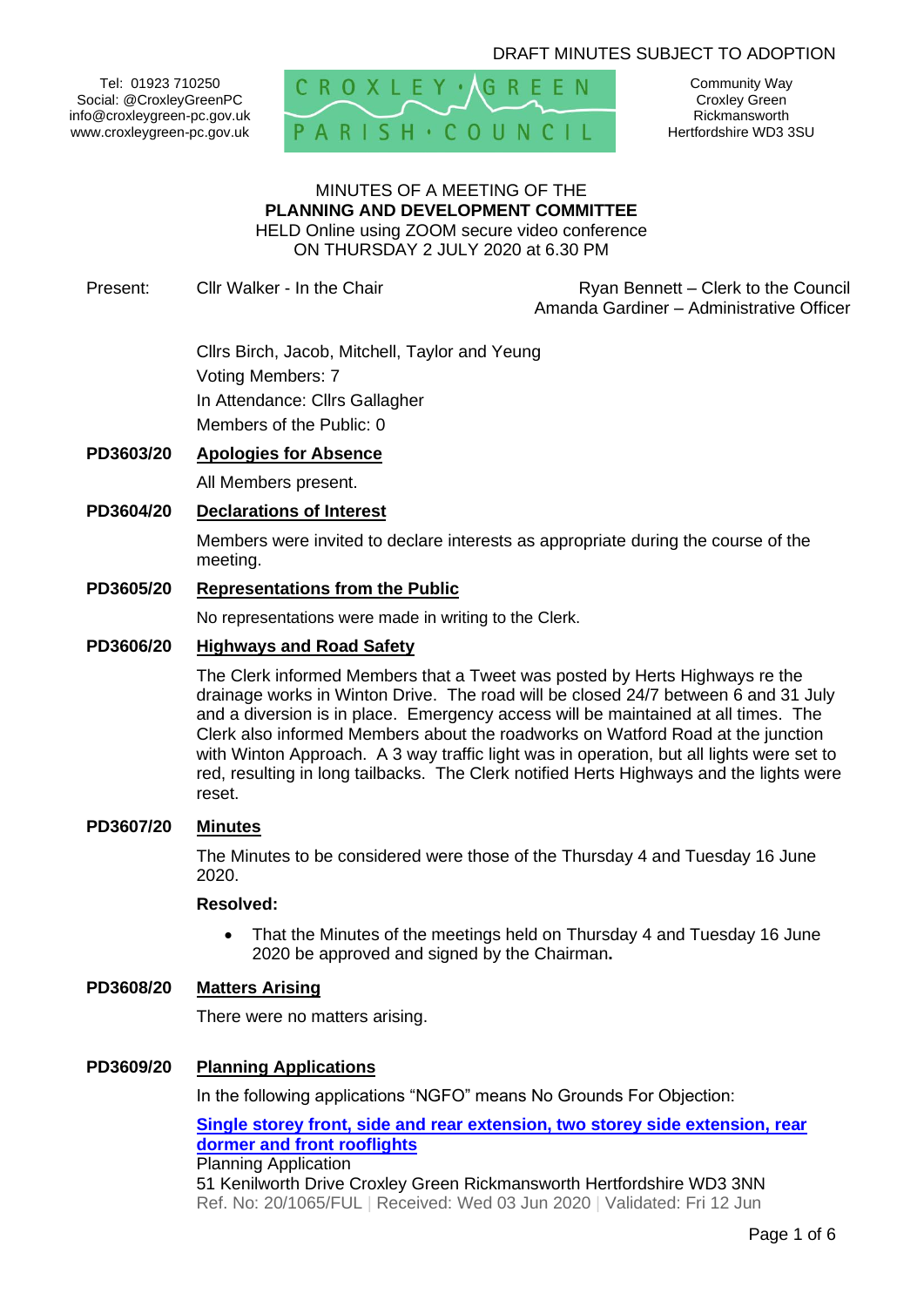2020 | Status: Pending Consideration

# **Croxley Green Parish Council Decision: NGFO materials should match existing.**

#### **[Two storey front, side and rear extensions, front porch, loft conversion](https://www3.threerivers.gov.uk/online-applications/applicationDetails.do?activeTab=summary&keyVal=QBE3IAQFJ8B00&prevPage=inTray)  [including insertion of rooflights and extensions and alterations to raised patio](https://www3.threerivers.gov.uk/online-applications/applicationDetails.do?activeTab=summary&keyVal=QBE3IAQFJ8B00&prevPage=inTray)  [to rear](https://www3.threerivers.gov.uk/online-applications/applicationDetails.do?activeTab=summary&keyVal=QBE3IAQFJ8B00&prevPage=inTray)**

Planning Application

282 Watford Road Croxley Green WD3 3DE

Ref. No: 20/1070/FUL | Received: Thu 04 Jun 2020 | Validated: Thu 11 Jun 2020 | Status: Pending Consideration

**Croxley Green Parish Council Decision: NGFO subject to materials matching existing.**

# **[Replacement of timber windows and door to front with UPVC windows and door.](https://www3.threerivers.gov.uk/online-applications/applicationDetails.do?activeTab=summary&keyVal=QBAPAFQFJ7O00&prevPage=inTray)** Planning Application

35 Dickinson Square Croxley Green Rickmansworth Hertfordshire WD3 3ET Ref. No: 20/1053/FUL | Received: Tue 02 Jun 2020 | Validated: Tue 16 Jun 2020 | Status: Pending Consideration

**Croxley Green Parish Council Decision:** 

**NGFO subject to the Conservation Officers' opinion on the suitability of the windows and exterior colour of door given the property is in the Conservation Area.**

**[Part Retrospective: Conversion of garage into habitable accommodation with](https://www3.threerivers.gov.uk/online-applications/applicationDetails.do?activeTab=summary&keyVal=QBNNX4QFJA600&prevPage=inTray)  [associated alterations and single storey rear extension with patio](https://www3.threerivers.gov.uk/online-applications/applicationDetails.do?activeTab=summary&keyVal=QBNNX4QFJA600&prevPage=inTray)** Planning Application

2 Pevensey Way Croxley Green Rickmansworth Hertfordshire WD3 3FX Ref. No: 20/1105/FUL | Received: Tue 09 Jun 2020 | Validated: Fri 19 Jun 2020 | Status: Pending Consideration

**Croxley Green Parish Council Decision: NGFO subject to materials matching existing.**

**[Listed Building Consent: Demolition of existing extension and outbuildings and](https://www3.threerivers.gov.uk/online-applications/applicationDetails.do?activeTab=summary&keyVal=QBYUYXQF0D100&prevPage=inTray)  [construction of two storey side extension, single storey front and rear](https://www3.threerivers.gov.uk/online-applications/applicationDetails.do?activeTab=summary&keyVal=QBYUYXQF0D100&prevPage=inTray)  [extensions, changes to roof form and construction of replacement outbuildings](https://www3.threerivers.gov.uk/online-applications/applicationDetails.do?activeTab=summary&keyVal=QBYUYXQF0D100&prevPage=inTray)** Planning Application

The Windmill 34 Windmill Drive Croxley Green Rickmansworth Hertfordshire WD3 3FD

Ref. No: 20/1158/LBC | Received: Mon 15 Jun 2020 | Validated: Mon 15 Jun 2020 | Status: Pending Consideration

**Croxley Green Parish Council Decision: CGPC noted the application for Listed Building Consent**

**[Demolition of existing extension and outbuildings and construction of two](https://www3.threerivers.gov.uk/online-applications/applicationDetails.do?activeTab=summary&keyVal=QBYUVFQF0D100&prevPage=inTray)  [storey side extension, single storey front and rear extensions, changes to roof](https://www3.threerivers.gov.uk/online-applications/applicationDetails.do?activeTab=summary&keyVal=QBYUVFQF0D100&prevPage=inTray)  [form and construction of replacement outbuildings](https://www3.threerivers.gov.uk/online-applications/applicationDetails.do?activeTab=summary&keyVal=QBYUVFQF0D100&prevPage=inTray)**

Planning Application

The Windmill 34 Windmill Drive Croxley Green Rickmansworth Hertfordshire WD3 3FD

Ref. No: 20/1157/FUL | Received: Mon 15 Jun 2020 | Validated: Mon 15 Jun 2020 | Status: Pending Consideration

**Croxley Green Parish Council Decision:** 

**CGPC object for the following reasons:**

**1. Privacy of neighbouring properties impacted by the large window in the cowling. Recommend that this should not be habitable space and no windows included in the design.**

**2. The building is Grade II listed and this application will result in a loss of character of the listed and historic building by an overdevelopment of the site 3. Placement of outbuildings should be relocated to reduce damage to existing**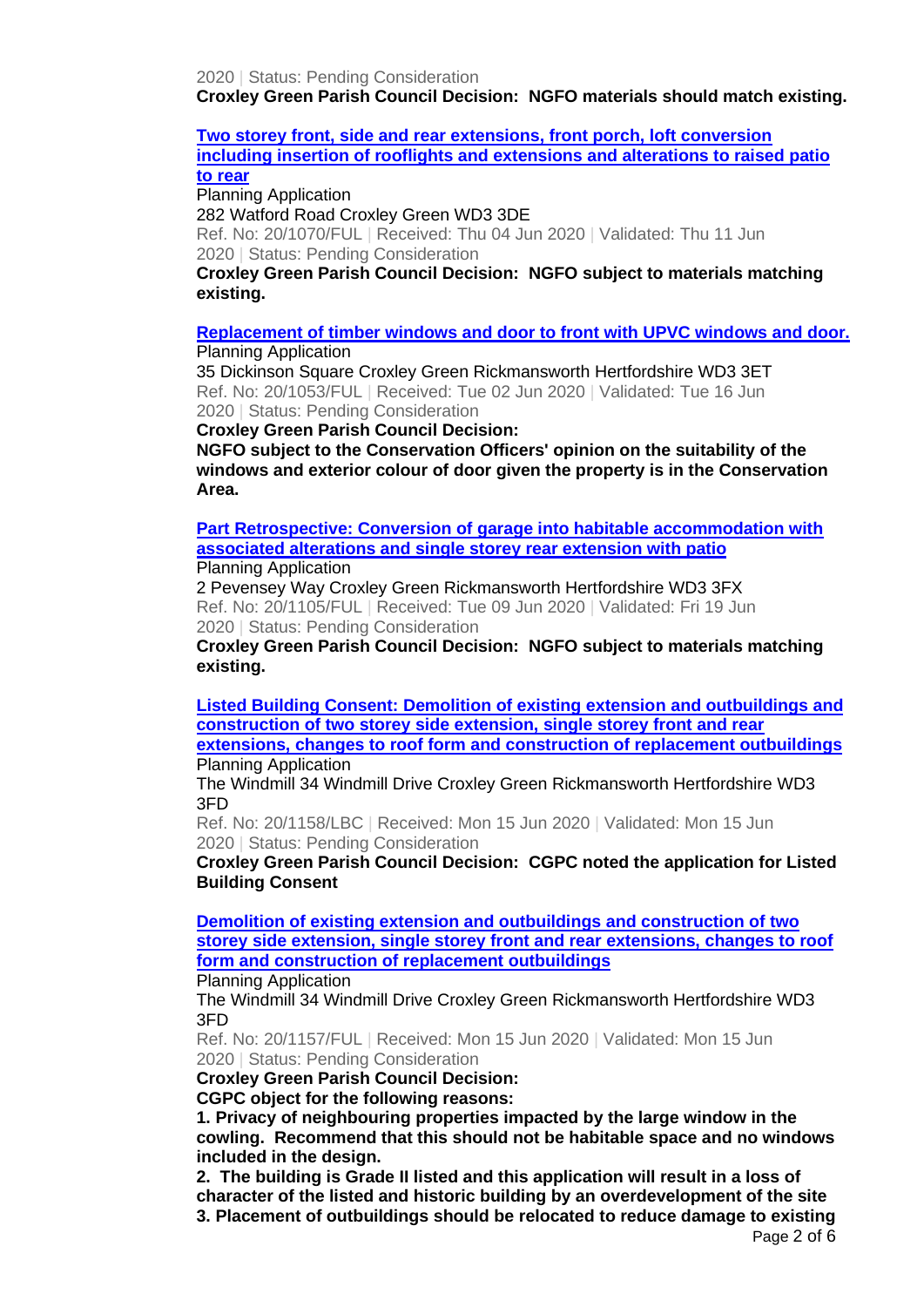**trees.**

**If the officer is minded to approve the application then CGPC request that it be considered by the TRDC planning committee.**

# **[Construction of a garden outbuilding](https://www3.threerivers.gov.uk/online-applications/applicationDetails.do?activeTab=summary&keyVal=QC5VKCQFJEV00&prevPage=inTray)**

Planning Application 48 Kenilworth Drive Croxley Green WD3 3NW Ref. No: 20/1194/FUL | Received: Fri 19 Jun 2020 | Validated: Fri 19 Jun 2020 | Status: Pending Consideration

**Croxley Green Parish Council Decision: CGPC object to the scale and height of the outbuilding, but do not request it be called into Committee if the officer is minded to approve**.

# **[Construction of raised terrace to rear](https://www3.threerivers.gov.uk/online-applications/applicationDetails.do?activeTab=summary&keyVal=QC2653QFJDU00&prevPage=inTray)**

Planning Application 51 Beechcroft Avenue Croxley Green WD3 3EG Ref. No: 20/1175/FUL | Received: Wed 17 Jun 2020 | Validated: Fri 19 Jun 2020 | Status: Pending Consideration

**Croxley Green Parish Council Decision: NGFO any neighbours comments should be taken into account.**

**[Single-storey side and rear extension and contruction of a raised patio](https://www3.threerivers.gov.uk/online-applications/applicationDetails.do?activeTab=summary&keyVal=QBHSU8QFJ9500&prevPage=inTray)**

Planning Application 128 Links Way Croxley Green WD3 3RN Ref. No: 20/1090/FUL | Received: Mon 08 Jun 2020 | Validated: Tue 23 Jun 2020 | Status: Pending Consideration

**Croxley Green Parish Council Decision: NGFO any neighbours comments should be taken into account.**

# **PD3610/20** Recent Decisions by Thee Rivers District Council

## **Approved**

| <b>Application:</b>    | Single storey rear extension.                                                                                                                                                               |  |  |  |  |  |
|------------------------|---------------------------------------------------------------------------------------------------------------------------------------------------------------------------------------------|--|--|--|--|--|
| Address:               | 238 Watford Road Croxley Green Rickmansworth<br>Hertfordshire WD3 3DD                                                                                                                       |  |  |  |  |  |
| <b>Application No:</b> | 20/0754/FUL                                                                                                                                                                                 |  |  |  |  |  |
| <b>CGPC Decision</b>   | <b>NGFO</b>                                                                                                                                                                                 |  |  |  |  |  |
| <b>TRDC Decision</b>   | Approved                                                                                                                                                                                    |  |  |  |  |  |
| <b>Application:</b>    | Variation of Conditions 2 (Approved Plans) and 3<br>(Materials) of Planning Permission 20/0306/FUL to allow<br>for alterations to the approved materials                                    |  |  |  |  |  |
| Address:               | Kenilworth Parrotts Close Croxley Green WD3 3JZ                                                                                                                                             |  |  |  |  |  |
| <b>Application No:</b> | 20/0769/FUL                                                                                                                                                                                 |  |  |  |  |  |
| <b>CGPC Decision</b>   | In view of the fact that the location is in the Conservation<br>Area, materials should match existing.                                                                                      |  |  |  |  |  |
| <b>TRDC Decision</b>   | Approved                                                                                                                                                                                    |  |  |  |  |  |
| <b>Application:</b>    | Loft conversion including hip to gable roof extension,<br>insertion of front and rear dormer windows, front and rear<br>rooflights, internal alterations and alterations to<br>fenestration |  |  |  |  |  |
| Address:               | 12 Bateman Road Croxley Green WD3 3BL                                                                                                                                                       |  |  |  |  |  |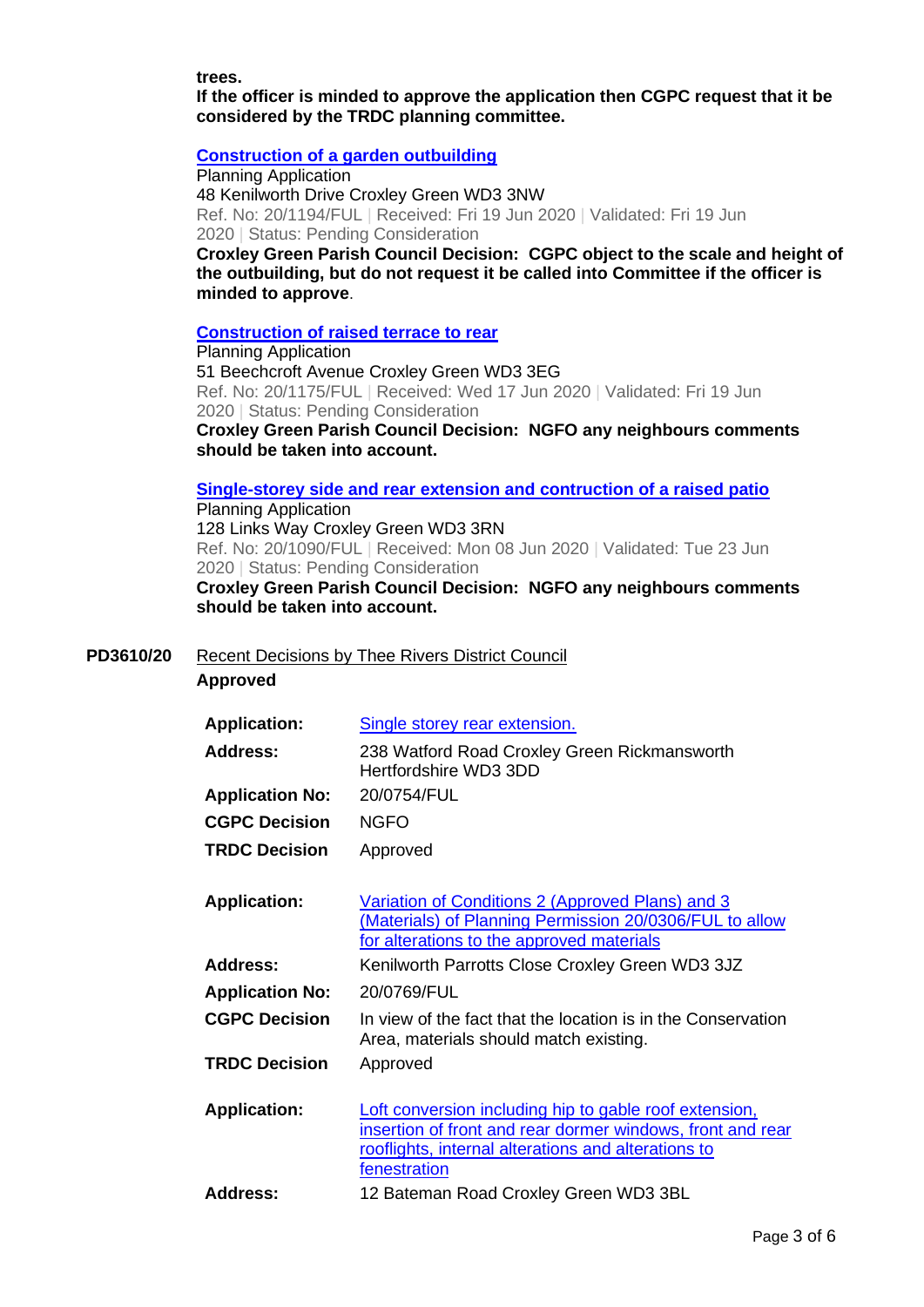| <b>Application No:</b> | 20/0573/FUL                                                                                                                                                                                                                                                                                                                                                                                         |  |  |  |  |  |
|------------------------|-----------------------------------------------------------------------------------------------------------------------------------------------------------------------------------------------------------------------------------------------------------------------------------------------------------------------------------------------------------------------------------------------------|--|--|--|--|--|
| <b>CGPC Decision</b>   | Croxley Green Parish Council supports the concerns of No<br>11 Bateman Road and recommend that the proposed<br>dormer matches the dimensions of the neighbours                                                                                                                                                                                                                                      |  |  |  |  |  |
| <b>TRDC Decision</b>   | Approved                                                                                                                                                                                                                                                                                                                                                                                            |  |  |  |  |  |
| <b>Application:</b>    | <b>Partial demolition of existing conservatory and construction</b><br>of single storey side and rear extension and first floor front<br>extension                                                                                                                                                                                                                                                  |  |  |  |  |  |
| <b>Address:</b>        | 59 Winton Drive Croxley Green WD3 3RB                                                                                                                                                                                                                                                                                                                                                               |  |  |  |  |  |
| <b>Application No:</b> | 20/0714/FUL                                                                                                                                                                                                                                                                                                                                                                                         |  |  |  |  |  |
| <b>CGPC Decision</b>   | <b>NGFO</b>                                                                                                                                                                                                                                                                                                                                                                                         |  |  |  |  |  |
| <b>TRDC Decision</b>   | Approved                                                                                                                                                                                                                                                                                                                                                                                            |  |  |  |  |  |
| <b>Application:</b>    | Re-siting of entrance and construction of front porch                                                                                                                                                                                                                                                                                                                                               |  |  |  |  |  |
| <b>Address:</b>        | Elmcote House The Green Croxley Green Rickmansworth<br>Hertfordshire WD3 3HN                                                                                                                                                                                                                                                                                                                        |  |  |  |  |  |
| <b>Application No:</b> | 20/0674/FUL                                                                                                                                                                                                                                                                                                                                                                                         |  |  |  |  |  |
| <b>CGPC Decision</b>   | CGPC recommend that the application must comply with<br>the Conservation Officers comments                                                                                                                                                                                                                                                                                                          |  |  |  |  |  |
| <b>TRDC Decision</b>   | Approved                                                                                                                                                                                                                                                                                                                                                                                            |  |  |  |  |  |
| <b>Application:</b>    | <b>Erection of new close boarded fencing to flank boundary</b><br>adjacent to existing service road.                                                                                                                                                                                                                                                                                                |  |  |  |  |  |
| <b>Address:</b>        | 1 Hazelwood Road Croxley Green WD3 3EA                                                                                                                                                                                                                                                                                                                                                              |  |  |  |  |  |
| <b>Application No:</b> | 20/0767/FUL                                                                                                                                                                                                                                                                                                                                                                                         |  |  |  |  |  |
| <b>CGPC Decision</b>   | <b>NGFO</b>                                                                                                                                                                                                                                                                                                                                                                                         |  |  |  |  |  |
| <b>TRDC Decision</b>   | Approved                                                                                                                                                                                                                                                                                                                                                                                            |  |  |  |  |  |
| <b>Application:</b>    | <b>Single storey rear extension</b>                                                                                                                                                                                                                                                                                                                                                                 |  |  |  |  |  |
| <b>Address:</b>        | 114 Kenilworth Drive Croxley Green WD3 3NW                                                                                                                                                                                                                                                                                                                                                          |  |  |  |  |  |
| <b>Application No:</b> | 20/0794/FUL                                                                                                                                                                                                                                                                                                                                                                                         |  |  |  |  |  |
| <b>CGPC Decision</b>   | <b>NGFO</b>                                                                                                                                                                                                                                                                                                                                                                                         |  |  |  |  |  |
| <b>TRDC Decision</b>   | Approved                                                                                                                                                                                                                                                                                                                                                                                            |  |  |  |  |  |
| <b>Application:</b>    | Part single storey, part two storey side and rear<br>extensions, single storey front extension and alterations to<br>fenestration                                                                                                                                                                                                                                                                   |  |  |  |  |  |
| <b>Address:</b>        | 202 Baldwins Lane Croxley Green WD3 3LQ                                                                                                                                                                                                                                                                                                                                                             |  |  |  |  |  |
| <b>Application No:</b> | 20/0798/FUL                                                                                                                                                                                                                                                                                                                                                                                         |  |  |  |  |  |
| <b>CGPC Decision</b>   | CGPC does not object to the application if it complies with<br>original enforcement notice. Work appears to be almost<br>complete and committee is surprised this application was<br>not Retrospective. Neighbours comments should be<br>taken into consideration.<br>This application was amended on TRDC Planning<br><b>Portal to</b><br>20/0798/RSP Part-retrospective: Part single storey, part |  |  |  |  |  |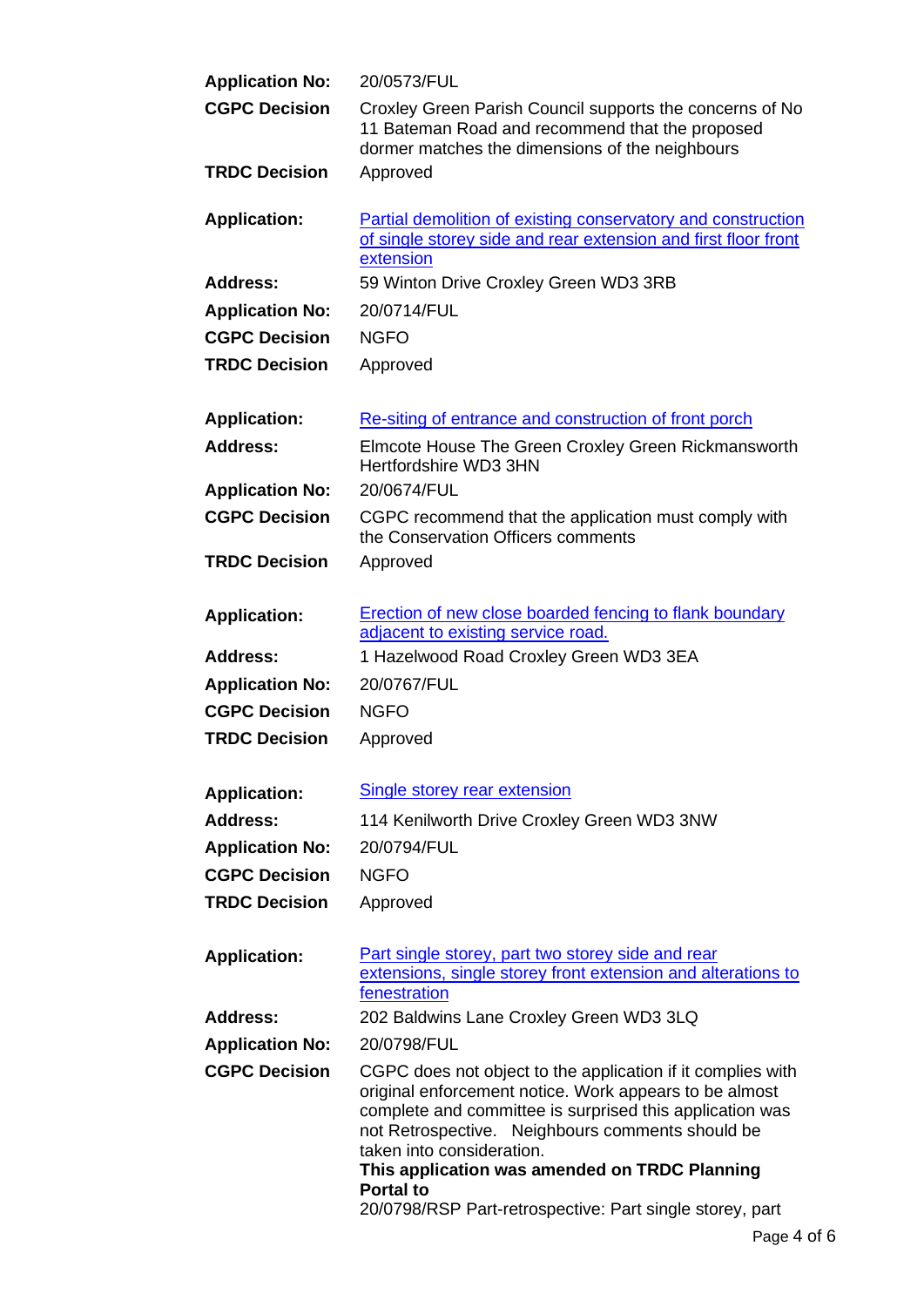|                        | two storey side and rear extensions, single storey front<br>extension and alterations to fenestration and external<br>materials. |
|------------------------|----------------------------------------------------------------------------------------------------------------------------------|
| <b>TRDC Decision</b>   | Approved                                                                                                                         |
| <b>Application:</b>    | Demolition of detached garage and construction of single<br>storey front and side extensions                                     |
| Address:               | 124 Winton Drive Croxley Green WD3 3QY                                                                                           |
| <b>Application No:</b> | 20/0881/FUL                                                                                                                      |
| <b>CGPC Decision</b>   | <b>NGFO</b>                                                                                                                      |
| <b>TRDC Decision</b>   | Approved                                                                                                                         |
|                        |                                                                                                                                  |

# **Refused**

| <b>Application:</b>    | Retrospective: Erection of raised patio to rear of dwelling<br>and new boundary treatment including fencing                                                                                                                                                                                                                                                                                                                                                                                                    |  |  |  |
|------------------------|----------------------------------------------------------------------------------------------------------------------------------------------------------------------------------------------------------------------------------------------------------------------------------------------------------------------------------------------------------------------------------------------------------------------------------------------------------------------------------------------------------------|--|--|--|
| <b>Address:</b>        | 11 Lancing Way Croxley Green WD3 3LW                                                                                                                                                                                                                                                                                                                                                                                                                                                                           |  |  |  |
| <b>Application No:</b> | 20/0690/RSP                                                                                                                                                                                                                                                                                                                                                                                                                                                                                                    |  |  |  |
| <b>CGPC Decision</b>   | <b>NGFO</b>                                                                                                                                                                                                                                                                                                                                                                                                                                                                                                    |  |  |  |
| <b>TRDC Decision</b>   | Refused                                                                                                                                                                                                                                                                                                                                                                                                                                                                                                        |  |  |  |
| <b>Application:</b>    | Demolition of Grove Court and the construction of 42<br>apartments, 19 x 1-bedroom and 23 x 2-bedroom units,<br>associated parking and landscaping, cycle and<br>refuse/recycling stores and shared access                                                                                                                                                                                                                                                                                                     |  |  |  |
| <b>Address:</b>        | 40-92 Grove Court Grove Crescent Croxley Green WD3 3JU                                                                                                                                                                                                                                                                                                                                                                                                                                                         |  |  |  |
| <b>Application No:</b> | 20/0467/FUL                                                                                                                                                                                                                                                                                                                                                                                                                                                                                                    |  |  |  |
| <b>CGPC Decision</b>   | CGPC object to the application for the following reasons:-<br>1. CA1 of the Croxley Green Neighbourhood Plan has not<br>been met.<br>2. Overdevelopment of the Site.<br>3. Privacy concerns for the neighbours in Manor Way as the<br>building will go from 2 to 4 storeys. We believe that there is<br>not sufficient distance between the buildings and homes in<br>Manor Way due to their height.<br>4. Loss of sunlight/overshadowing<br>If the planning officer is minded to approve the application then |  |  |  |
|                        | Croxley Green Parish Council request that it be considered by<br>the TRDC Planning Committee. If the application is<br>considered by the TRDC Planning Committee, Croxley Green<br>Parish Council strongly encourage all members of the<br>Planning Committee to conduct a site visit to fully understand<br>the neighbours concerns.                                                                                                                                                                          |  |  |  |
| <b>TRDC Decision</b>   | Refused                                                                                                                                                                                                                                                                                                                                                                                                                                                                                                        |  |  |  |
| Withdrawn              |                                                                                                                                                                                                                                                                                                                                                                                                                                                                                                                |  |  |  |

Application: **Prior Notification: Conversion of existing barns to form** [three dwellinghouses with operational works to building](https://www3.threerivers.gov.uk/online-applications/applicationDetails.do?activeTab=summary&keyVal=Q9V0TGQF0D100&prevPage=inTray)